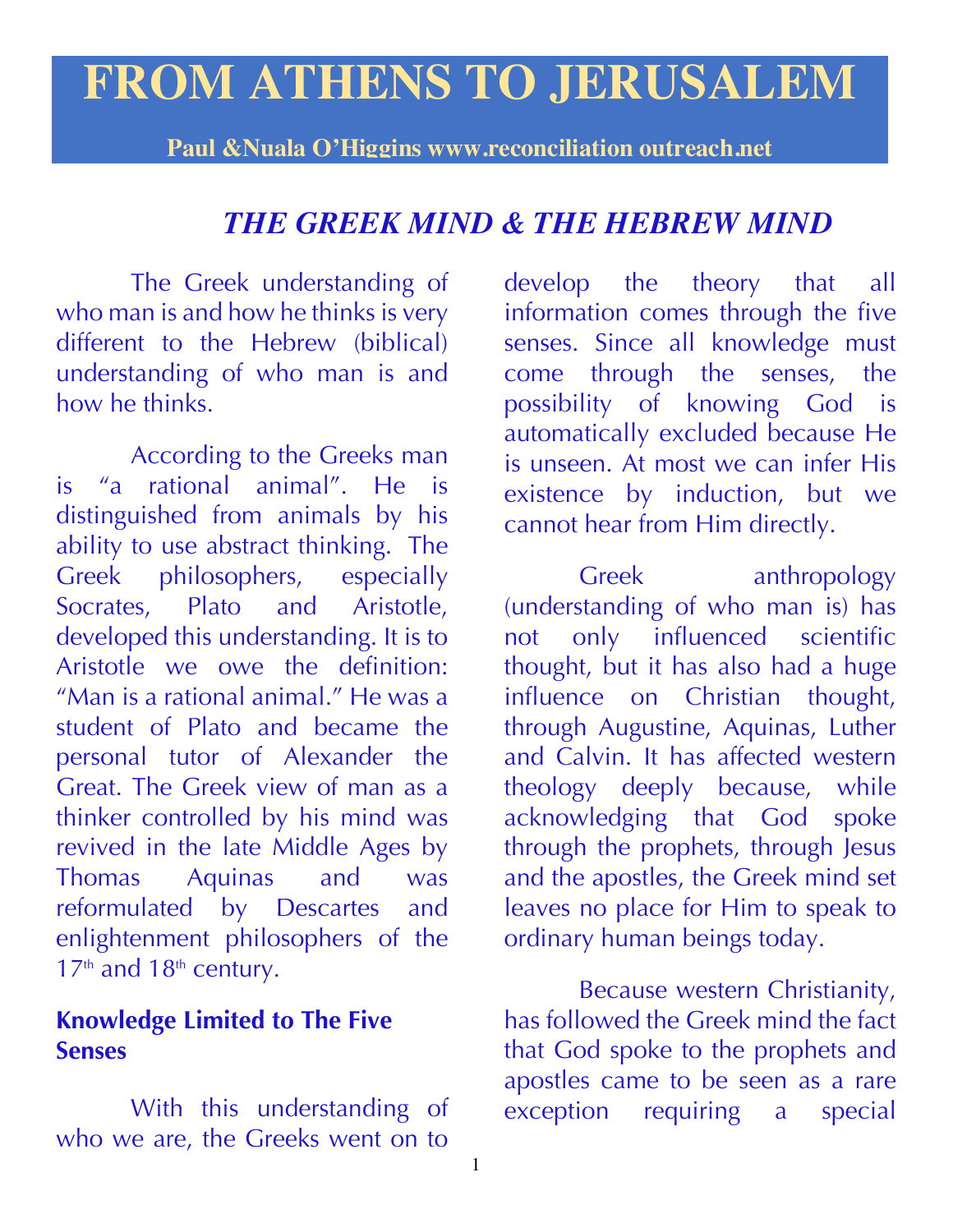intervention of God. God became silent, virtually dead, boring or irrelevant. With this mindset the Bible is understood as the record of God's speech, to be understood onlywith the mind while His direct communication with His followers is virtually excluded.

#### **The Hebrew Mind**

The Hebrew/Biblical view of man differs from the Greek view in two major ways

- in their understanding of *who man is* and
- in their understanding of *how he thinks*

In the Hebrew/Biblical understanding, man is not simply a rational animal with a soul and a body. He is a being made "in the image of God" with a spirit, a soul and a body. Therefore he receives knowledge not only though the five senses but also though his spirit. He is a spiritual being with a capacity to communicate with and hear from God even while he sojourns on the earth. Man differs from the animals not because he can communicate with language, use tools, or exercise intelligence but because he alone has the capacity to communicate with God. The Hebrew/Biblical

viewpoint is not just slightly different from the Greek view – it is in total contrast with it. The silent God of pagan temples and the noncommunicative Allah of the Moslems is a direct consequence of Greek anthropology - totally different than the God of the Bible.

## **We Can Hear From God**

The Hebrews understood that information comes to us not only through the five senses but also through the spirit. In other words we have two sources of information:

- The senses, which receive information from the physical world; and
- the spirit of man, which receives information from the spiritual world.

Through his spirit, man is in contact with the spiritual world and through it he can commune with God and hear from Him. The Hebrews and early Christians understood that we live in a spiritual world inhabited by many beings (including angels, other heavenly beings and demons) but only one God. Not all of these beings can be trusted or believed. We have a responsibility to worship God alone and to avoid communication with any spirit that does not honor Him. Both Moses and Jesus warned against communication with dark and fallen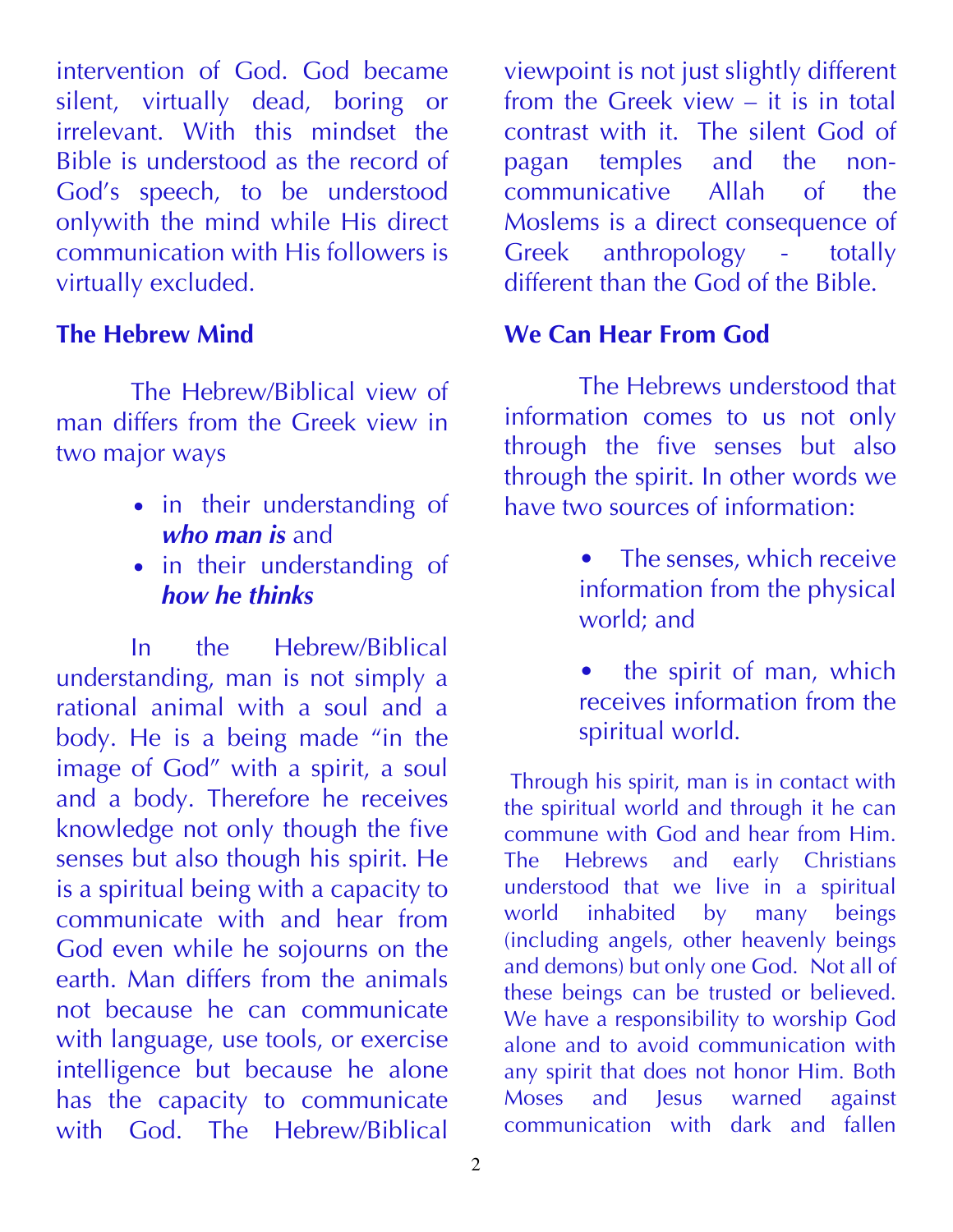spirits and forbade idolatry and occultism. But while warning us against communicating with evil spirits, they do exhort us to listen to and hear from God Himself. As John writes: "Believe not every spirit but test the spirits." He assumes we can hear in the spirit but warns us not to communicate with any spirit, which does not acknowledge the Lord or brings any message contrary to the Bible.

Because our anthropology has come from the Greeks rather than form the Hebrews western Christians have tended to confine all knowledge of God to the pages of the Bible, and to exclude direct communication from Him. A return to the Hebrew mind however will help us to see that the Bible is not a book that excludes communication with God. On the contrary it is the book, which gives sound advice and parameters for the correct communication with the unseen God.

This ability to communicate with and hear from God is not diminished by the New Testament revelation or by the completion of the Biblical Canon. In fact it is enormously expanded when we are born again. *"And because you are sons, God has sent forth the Spirit of His Son into your hearts, crying, Abba Father."* (Galatians 4:6) The gift of the Holy Spirit far from diminishing two-way communication with God restores increases and enhances our intimate communion with Him.

Jesus emphasized this aspect of our identity when He declared, *"My sheep hear my voice and another they will not follow."* (Jon 10) There are many voices in the spiritual and natural world but when we follow Him, the Good Shepherd, we will live under the shadow of His protection.

Because western Christianity has succumbed to the Greek mind, which excludes hearing from God, God has been pushed out into a realm beyond our experience. His very existence can only be inferred from His works. Some Christians go so far as to imply that hearing from God is unnecessary, and that since we have the Bible and the words of Jesus, the prophets and the apostles, we can simply study and apply their teachings. Paul addressed this clash of viewpoints when he wrote: *"the intellectual (soul dominated) man does not understand the things of the spirit because they are foolishness to*  him." (1 Cor) As a classic Hebrew he insisted that the Greek understanding of man as a soul and a body is insufficient to understand the things of the spirit. They can only be grasped through our spirit and not with our mind. The failure to